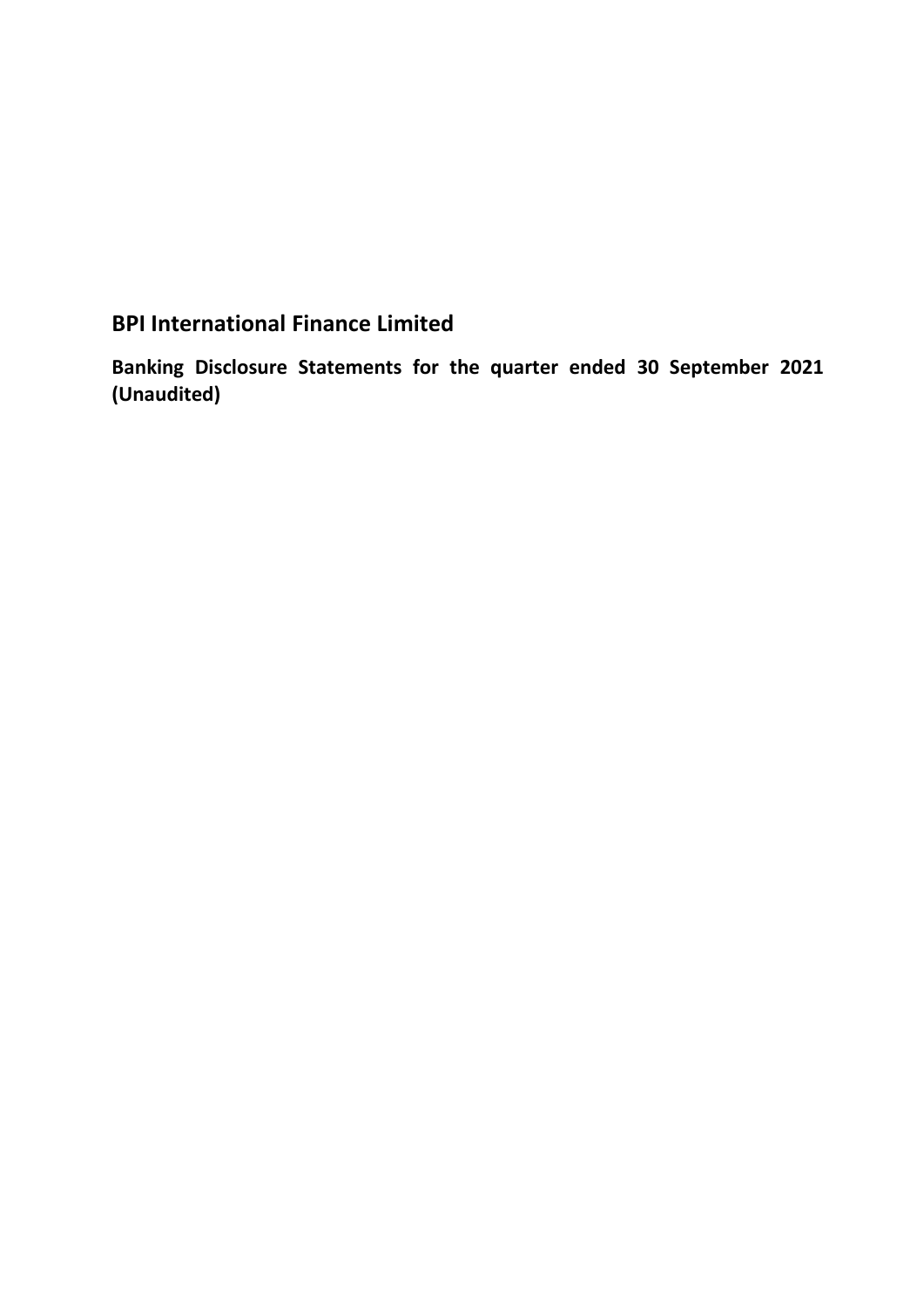| <b>Contents</b>                                                      | Page(s) |
|----------------------------------------------------------------------|---------|
|                                                                      |         |
| <b>Basis of Preparation</b>                                          |         |
|                                                                      |         |
| Part I: Key Prudential Ratios and Overview of RWAs                   | 1 - 2   |
| Table 1 - KM1: Key Prudential Ratios                                 |         |
|                                                                      |         |
| Capital Requirements and RWAs                                        | 3 - 4   |
| Table 2 - OV1: Overview of RWAs                                      |         |
|                                                                      |         |
| Part IIC: Leverage Ratio                                             | 5       |
| Table 3 - LR2: Leverage Ratio ("LR")                                 |         |
|                                                                      |         |
| Part VI: Market Risk                                                 | 6       |
| MR2: RWA flow statements of market risk exposures under IMM approach |         |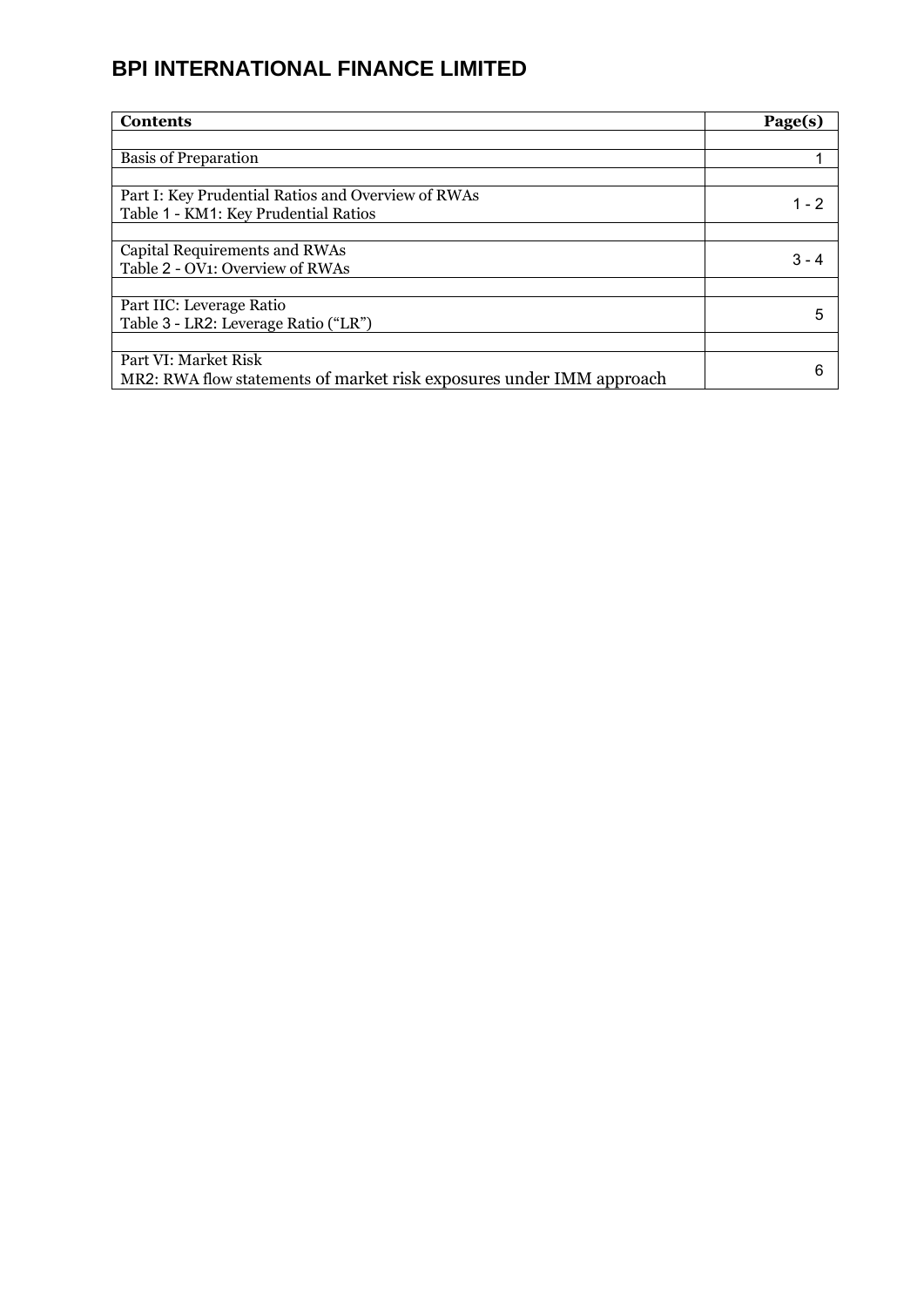## **Basis of Preparation**

The key prudential ratios related to regulatory capital and buffers, leverage ratio and liquidity ratios of BPI International Finance Limited (the "Company") are calculated in accordance with the Banking (Capital) Rules ("BCR") and Banking (Liquidity) Rules ("BLR"), respectively.

These regulatory capital ratios represent the solo/combined ratio of the Company under section 3C (1) of the BCR. The Company uses the Basic Approach ("BSC") in calculating the credit risk of its nonsecuritization exposures and the Basic Indicator Approach ("BIA") in calculating its operational risk. The Company is exempt by the Hong Kong Monetary Authority ("HKMA") from computing its market risk.

#### **Part I: Key Prudential Ratios and Overview of RWAs**

#### **Table 1 - KM1: Key Prudential Ratios**

The following disclosures are made in accordance with section 16AB in part 2A of the Banking (Disclosure) Rules.

|                |                                                                                  | (a)     | (b)     | (c)     | (d)     | (e)     |  |
|----------------|----------------------------------------------------------------------------------|---------|---------|---------|---------|---------|--|
|                |                                                                                  | 30 Sep  | 30 Jun  | 31 Mar  | 31 Dec  | 30 Sep  |  |
|                |                                                                                  | 2021    | 2021    | 2021    | 2020    | 2020    |  |
|                | Regulatory capital (amount) (HK\$'000)                                           |         |         |         |         |         |  |
| $\mathbf{1}$   | Common Equity Tier 1 (CET1)                                                      | 143,815 | 140,224 | 135,453 | 133,076 | 132,501 |  |
| $\overline{2}$ | Tier 1                                                                           | 143,815 | 140,224 | 135,453 | 133,076 | 132,501 |  |
| 3              | <b>Total capital</b>                                                             | 144,826 | 141,251 | 136,481 | 134,156 | 133,513 |  |
|                | RWA (amount) (HK\$'000)                                                          |         |         |         |         |         |  |
| $\overline{4}$ | <b>Total RWA</b>                                                                 | 270,852 | 280,003 | 265,497 | 274,985 | 242,273 |  |
|                | Risk-based regulatory capital ratios (as a percentage of RWA)                    |         |         |         |         |         |  |
| 5              | CET1 ratio (%)                                                                   | 53.10%  | 50.08%  | 51.02%  | 48.39%  | 54.69%  |  |
| 6              | Tier 1 ratio $(\%)$                                                              | 53.10%  | 50.08%  | 51.02%  | 48.39%  | 54.69%  |  |
| $\overline{7}$ | Total capital ratio (%)                                                          | 53.47%  | 50.45%  | 51.41%  | 48.79%  | 55.11%  |  |
|                | Additional CET1 buffer requirements (as a percentage of RWA)                     |         |         |         |         |         |  |
| 8              | Capital conservation buffer requirement (%)                                      | 2.500%  | 2.500%  | 2.500%  | 2.500%  | 2.500%  |  |
| 9              | Countercyclical capital buffer requirement (%)                                   | 0       | 0       | 0       | 0       | 0       |  |
| 10             | Higher loss absorbency requirements (%) (applicable<br>only to G-SIBs or D-SIBs) | N/A     | N/A     | N/A     | N/A     | N/A     |  |
| 11             | Total Al-specific CET1 buffer requirements (%)                                   | 2.500%  | 2.500%  | 2.500%  | 2.500%  | 2.500%  |  |
| 12             | CET1 available after meeting the AI's minimum capital<br>requirements (%)        | 39.72%  | 36.70%  | 37.66%  | 35.04%  | 41.36%  |  |
|                | <b>Basel III leverage ratio</b>                                                  |         |         |         |         |         |  |
| 13             | Total leverage ratio (LR) exposure measure                                       | 382,525 | 398,615 | 395,229 | 414,044 | 409,394 |  |
| 14             | LR(%)                                                                            | 37.60%  | 35.18%  | 34.27%  | 32.14%  | 32.37%  |  |
|                | Liquidity Coverage Ratio (LCR) / Liquidity Maintenance Ratio (LMR)               |         |         |         |         |         |  |
|                | Applicable to category 1 institution only:                                       |         |         |         |         |         |  |
| 15             | Total high quality liquid assets (HQLA)                                          | N/A     | N/A     | N/A     | N/A     | N/A     |  |
| 16             | Total net cash outflows                                                          | N/A     | N/A     | N/A     | N/A     | N/A     |  |
| 17             | LCR(%)                                                                           | N/A     | N/A     | N/A     | N/A     | N/A     |  |
|                | Applicable to category 2 institution only:                                       |         |         |         |         |         |  |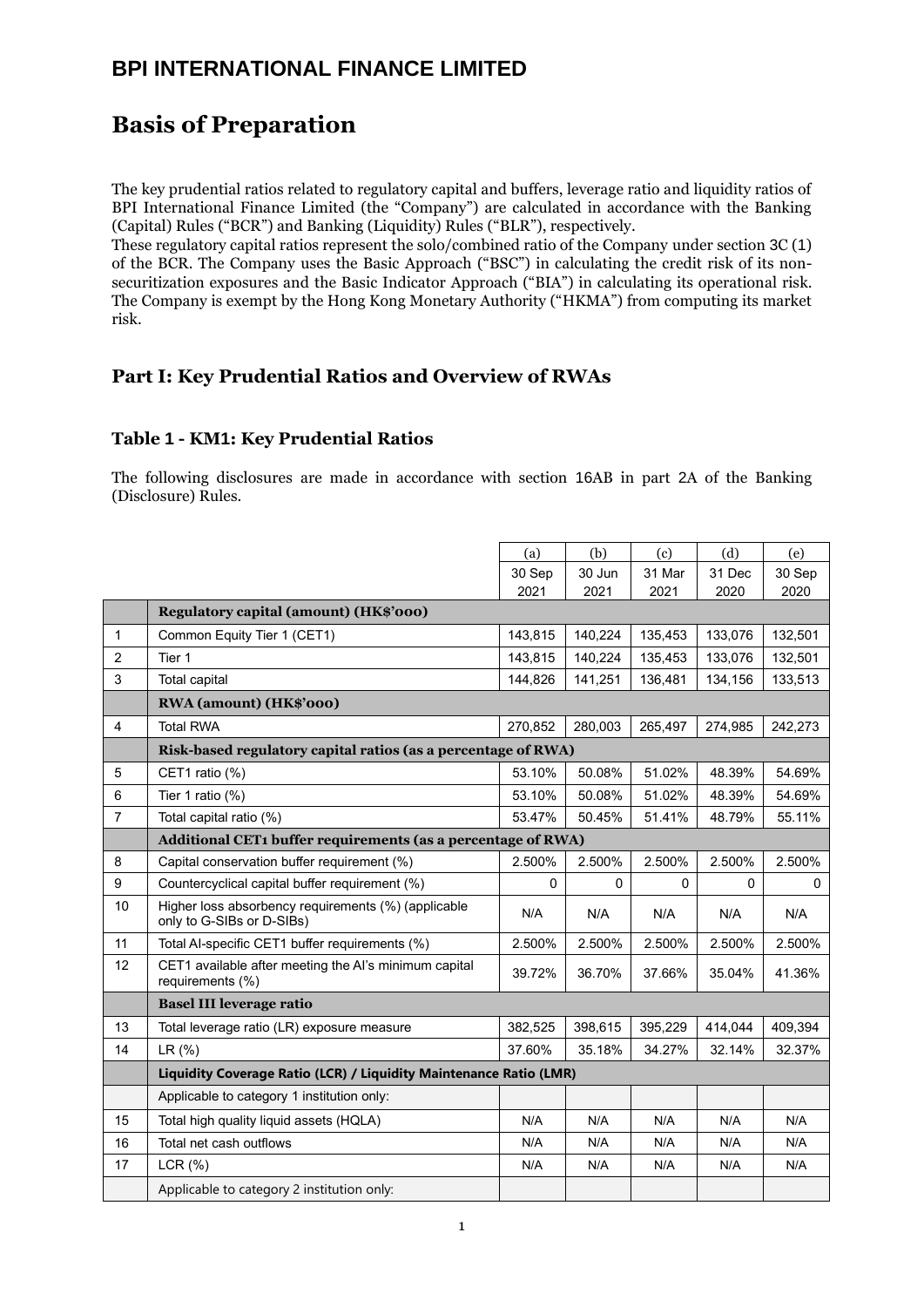|     |                                                            | (a)     | (b)     | (c)     | (d)     | (e)     |
|-----|------------------------------------------------------------|---------|---------|---------|---------|---------|
|     |                                                            | 30 Sep  | 30 Jun  | 31 Mar  | 31 Dec  | 30 Sep  |
|     |                                                            | 2021    | 2021    | 2021    | 2020    | 2020    |
| 17a | LMR(% )                                                    | 725.14% | 884.81% | 761.95% | 475.71% | 852.53% |
|     | Net Stable Funding Ratio (NSFR) / Core Funding Ratio (CFR) |         |         |         |         |         |
|     | Applicable to category 1 institution only:                 |         |         |         |         |         |
| 18  | Total available stable funding                             | N/A     | N/A     | N/A     | N/A     | N/A     |
| 19  | Total required stable funding                              | N/A     | N/A     | N/A     | N/A     | N/A     |
| 20  | NSFR $(%)$                                                 | N/A     | N/A     | N/A     | N/A     | N/A     |
|     | Applicable to category 2A institution only:                |         |         |         |         |         |
| 20a | CFR $(%)$                                                  | N/A     | N/A     | N/A     | N/A     | N/A     |

The Company is categorized as category 2 institution by the Hong Kong Monetary Authority (HKMA); thus, the following ratios do not apply: Liquidity Coverage Ratio ("LCR"), Net Stable Funding Ratio ("NSFR"), and Core Funding Ratio ("CFR").

The regulatory capital, RWA's, risk-based regulatory capital ratios, and additional buffer requirements are from the Return of Capital Adequacy Ratio submitted to the HKMA on a solo/combined basis under section 3C (1) of the BCR.

The decrease in the total RWA from the previous quarter was due to the reductions in the Money Market Placements and bank balances due to the withdrawal of client's Time deposits coupled with a decrease in the RWA for Operational risk.

The Basel III Leverage Ratio disclosures are from the Return of Leverage Ratio submitted to the HKMA under Part 1C of the BCR.

The increase in the leverage ratio was mainly due to a decrease in exposure to bank balances due to the client's Time deposits withdrawals.

The liquidity condition of the Company is monitored daily by the Company's Chief Executive. The balance between liquidity and profitability is carefully considered, but the former is given higher priority in case of conflicts in meeting targets or regulatory requirements.

The Company computes its Liquidity Maintenance Ratio ("LMR") on a Hong Kong office basis as required under rule 10(1)(a) of the Banking Liquidity Rules. The LMR is calculated based on the average value of the LMR for each calendar month, as reported in the Return of Liquidity position submitted to the HKMA and the ratios presented above are the average quarterly LMR for the reporting period.

The decrease in the average LMR from the last quarter was mainly due to an increase in the average Customer's Time Deposit that falls within one month.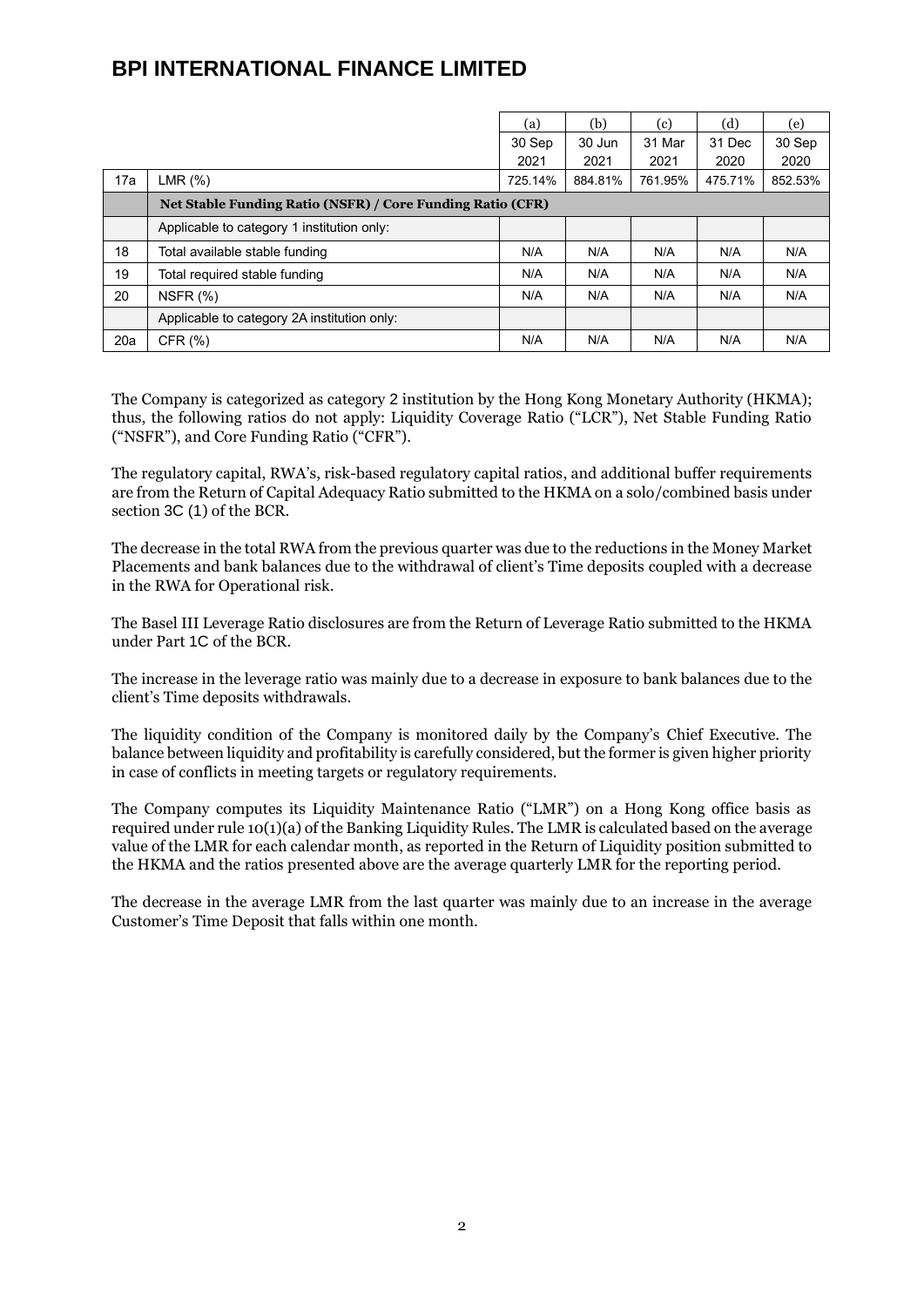# **Capital Requirements and RWAs**

The following disclosures are made in accordance with section 16C in part 2A (Division 2) of the Banking (Disclosure) Rules.

#### **Table 2 - OV1: Overview of RWAs**

The following table provides an overview of the capital requirement in terms of a detailed breakdown of RWAs for credit risk, market risk, and operational risk. The minimum capital requirements are calculated as 8% of the risk-weighted assets as of the reporting date.

|                |                                                                                                                                                            | (a)                          | (b)                      | (c)                                |
|----------------|------------------------------------------------------------------------------------------------------------------------------------------------------------|------------------------------|--------------------------|------------------------------------|
|                |                                                                                                                                                            | <b>RWA</b>                   |                          | Minimum<br>capital<br>requirements |
|                |                                                                                                                                                            | 30 Sep<br>2021               | 30 Jun<br>2021           | 30 Sep<br>2021                     |
|                |                                                                                                                                                            | HK\$'000                     | HK\$'000                 | HK\$'000                           |
| 1              | Credit risk for non-securitization exposures                                                                                                               | 188,689                      | 193,565                  | 15,095                             |
| $\overline{c}$ | Of which STC approach                                                                                                                                      | $\overline{\phantom{a}}$     |                          |                                    |
| 2a             | Of which BSC approach                                                                                                                                      | 188,689                      | 193,565                  | 15,095                             |
| 3              | Of which foundation IRB approach                                                                                                                           |                              |                          |                                    |
| 4              | Of which supervisory slotting criteria approach                                                                                                            |                              |                          |                                    |
| 5              | Of which advanced IRB approach                                                                                                                             |                              |                          |                                    |
| 6              | Counterparty default risk and default fund contributions                                                                                                   |                              |                          |                                    |
| 7              | Of which SA-CCR*                                                                                                                                           | N/A                          | N/A                      | N/A                                |
| 7a             | Of which CEM                                                                                                                                               |                              |                          |                                    |
| 8              | Of which IMM(CCR) approach                                                                                                                                 |                              |                          |                                    |
| 9              | Of which others                                                                                                                                            | -                            |                          |                                    |
| 10             | <b>CVA</b> risk                                                                                                                                            |                              |                          |                                    |
| 11             | Equity positions in banking book under the simple risk-weight<br>method and internal models method                                                         |                              |                          |                                    |
| 12             | Collective investment scheme ("CIS") exposures - LTA*                                                                                                      | N/A                          | N/A                      | N/A                                |
| 13             | CIS exposures - MBA*                                                                                                                                       | N/A                          | N/A                      | N/A                                |
| 14             | CIS exposures - FBA*                                                                                                                                       | N/A                          | N/A                      | N/A                                |
| 14a            | CIS exposures - combination of approaches*                                                                                                                 | N/A                          | N/A                      | N/A                                |
| 15             | Settlement risk                                                                                                                                            |                              |                          |                                    |
| 16             | Securitization exposures in banking book                                                                                                                   |                              |                          |                                    |
| 17             | Of which SEC-IRBA                                                                                                                                          | $\overline{a}$               | $\blacksquare$           |                                    |
| 18             | Of which SEC-ERBA (including IAA)                                                                                                                          | $\overline{\phantom{a}}$     | $\overline{\phantom{a}}$ | $\blacksquare$                     |
| 19             | Of which SEC-SA                                                                                                                                            |                              |                          |                                    |
| 19a            | Of which SEC-FBA                                                                                                                                           |                              |                          |                                    |
| 20             | Market risk                                                                                                                                                | $\overline{a}$               | $\overline{a}$           |                                    |
| 21             | Of which STM approach                                                                                                                                      | $\qquad \qquad \blacksquare$ | ٠                        | $\overline{\phantom{a}}$           |
| 22             | Of which IMM approach                                                                                                                                      | $\overline{a}$               | $\blacksquare$           |                                    |
| 23             | Capital charge for switch between exposures in trading book and<br>banking book (not applicable before the revised market risk<br>framework takes effect)* | N/A                          | N/A                      | N/A                                |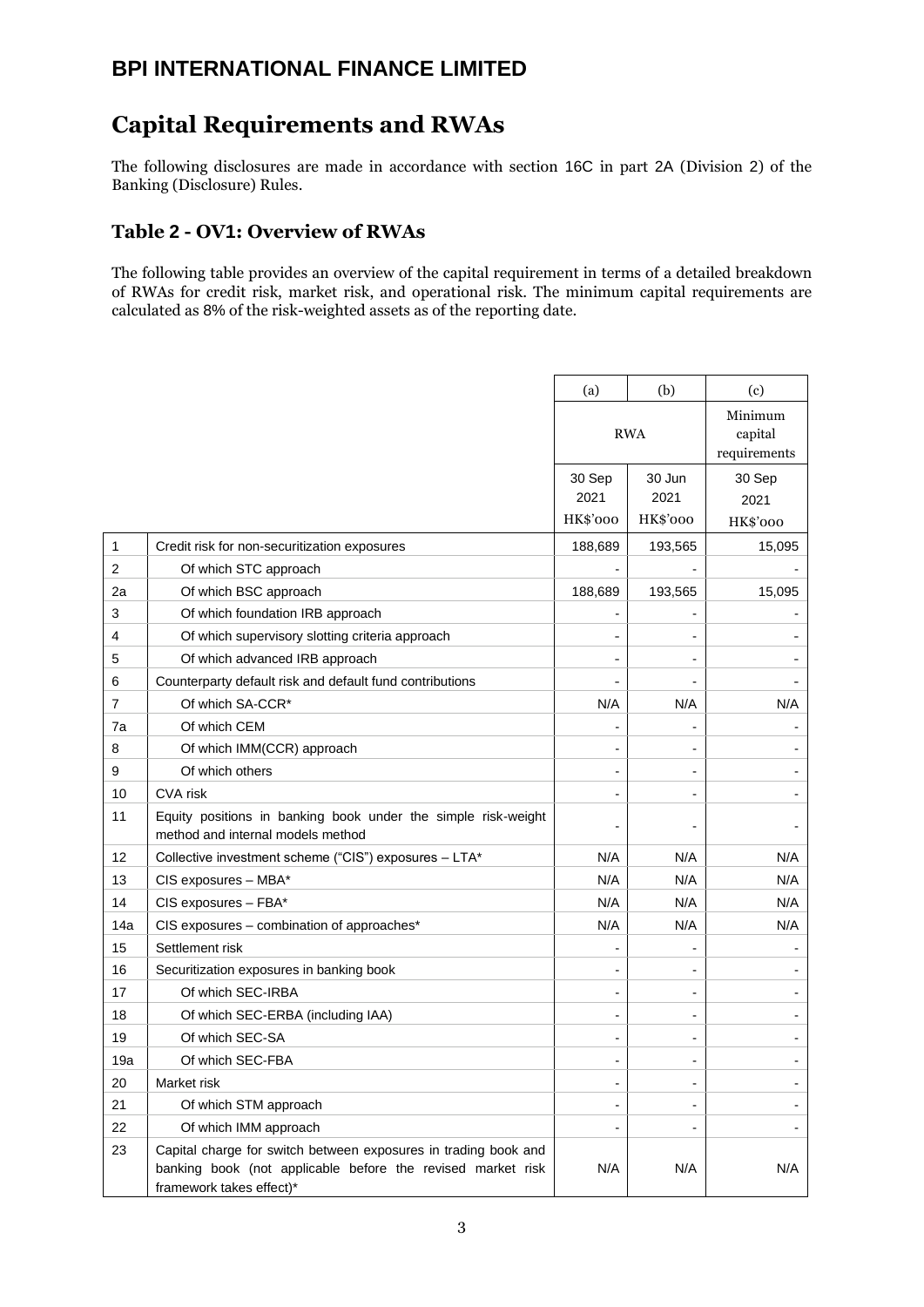|                 |                                                                                                                                                  | (a)                        | (b)                        | (c)                                |
|-----------------|--------------------------------------------------------------------------------------------------------------------------------------------------|----------------------------|----------------------------|------------------------------------|
|                 |                                                                                                                                                  | <b>RWA</b>                 |                            | Minimum<br>capital<br>requirements |
|                 |                                                                                                                                                  | 30 Sep<br>2021<br>HK\$'000 | 30 Jun<br>2021<br>HK\$'000 | 30 Sep<br>2021<br>HK\$'000         |
| 24              | Operational risk                                                                                                                                 | 82,163                     | 86,438                     | 6,573                              |
| 24a             | Sovereign concentration risk**                                                                                                                   |                            |                            |                                    |
| 25              | Amounts below the thresholds for deduction (subject to 250% RW)                                                                                  |                            |                            |                                    |
| 26              | Capital floor adjustment                                                                                                                         |                            |                            |                                    |
| 26a             | Deduction to RWA                                                                                                                                 |                            |                            |                                    |
| 26 <sub>b</sub> | Of which portion of regulatory reserve for general banking risks<br>and collective provisions which is not included in Tier 2 Capital            |                            |                            |                                    |
| 26c             | Of which portion of cumulative fair value gains arising from the<br>revaluation of land and buildings which is not included in Tier<br>2 Capital |                            |                            |                                    |
| 27              | Total                                                                                                                                            | 270,852                    | 280,003                    | 21,668                             |

\*\*The Company has no sovereign concentration risk for the reporting period.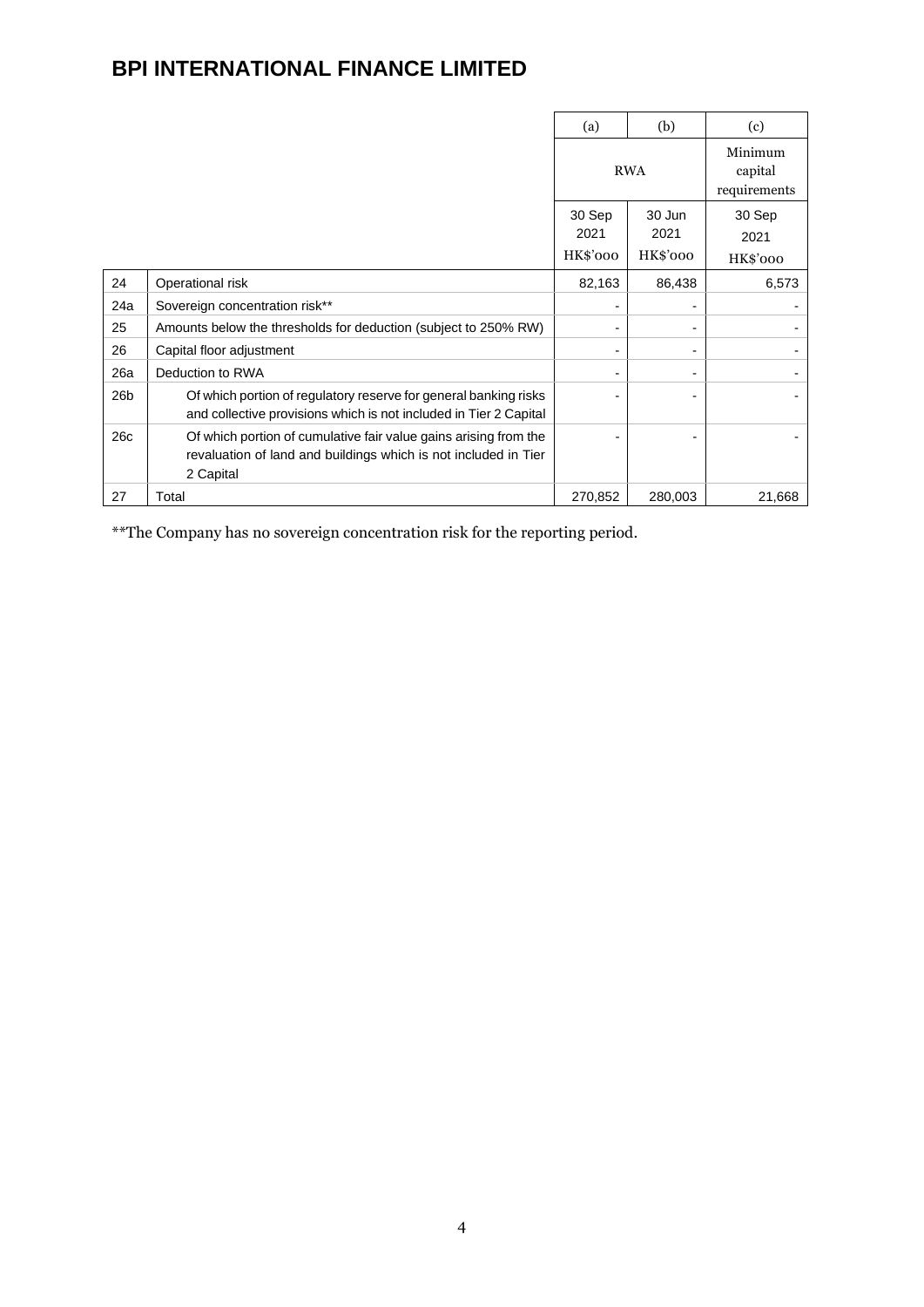### **Part IIC: Leverage Ratio**

### **Table 3 – LR2: Leverage Ratio ("LR")**

The table below provides a detailed breakdown of the components of the Leverage ratio denominator as at 30 Sep 2021.

|                 |                                                                                                                                                     | (a)              | (b)         |
|-----------------|-----------------------------------------------------------------------------------------------------------------------------------------------------|------------------|-------------|
|                 |                                                                                                                                                     | <b>HK\$ '000</b> |             |
|                 |                                                                                                                                                     | 30 Sep 2021      | 30 Jun 2021 |
|                 | <b>On-balance sheet exposures</b>                                                                                                                   |                  |             |
| 1               | On-balance sheet exposures (excluding those arising from derivative contracts and<br>SFTs, but including collateral)                                | 383,536          | 399,642     |
| 2               | Less: Asset amounts deducted in determining Tier 1 capital                                                                                          | 846              | 846         |
| 3               | Total on-balance sheet exposures (excluding derivative contracts and SFTs)                                                                          | 382,690          | 398,796     |
|                 | <b>Exposures arising from derivative contracts</b>                                                                                                  |                  |             |
| 4               | Replacement cost associated with all derivative contracts (where applicable net of<br>eligible cash variation margin and/or with bilateral netting) |                  |             |
| 5               | Add-on amounts for PFE associated with all derivative contracts                                                                                     |                  |             |
| 6               | Gross-up for derivatives collateral provided where deducted from the balance sheet<br>assets pursuant to the applicable accounting framework        |                  |             |
| 7               | Less: Deductions of receivables assets for cash variation margin provided under<br>derivative contracts                                             |                  |             |
| 8               | Less: Exempted CCP leg of client-cleared trade exposures                                                                                            |                  |             |
| 9               | Adjusted effective notional amount of written credit derivative contracts                                                                           |                  |             |
| 10              | Less: Adjusted effective notional offsets and add-on deductions for written credit<br>derivative contracts                                          |                  |             |
| 11              | <b>Total exposures arising from derivative contracts</b>                                                                                            |                  |             |
|                 | <b>Exposures arising from SFTs</b>                                                                                                                  |                  |             |
| 12              | Gross SFT assets (with no recognition of netting), after adjusting for sale accounting<br>transactions                                              |                  |             |
| 13              | Less: Netted amounts of cash payables and cash receivables of gross SFT assets                                                                      |                  |             |
| 14              | CCR exposure for SFT assets                                                                                                                         |                  |             |
| 15              | Agent transaction exposures                                                                                                                         |                  |             |
| 16              | <b>Total exposures arising from SFTs</b>                                                                                                            |                  |             |
|                 | Other off-balance sheet exposures                                                                                                                   |                  |             |
| 17              | Off-balance sheet exposure at gross notional amount                                                                                                 |                  |             |
| 18              | Less: Adjustments for conversion to credit equivalent amounts                                                                                       |                  |             |
| 19              | <b>Off-balance sheet items</b>                                                                                                                      |                  |             |
|                 | <b>Capital and total exposures</b>                                                                                                                  |                  |             |
| 20              | <b>Tier 1 capital</b>                                                                                                                               | 143,815          | 140,224     |
| 20a             | Total exposures before adjustments for specific and collective provisions                                                                           | 382,690          | 398,796     |
| 20 <sub>b</sub> | Adjustments for specific and collective provisions                                                                                                  | (165)            | (181)       |
| 21              | Total exposures after adjustments for specific and collective provisions                                                                            | 382,525          | 398,615     |
|                 | Leverage ratio                                                                                                                                      |                  |             |
| 22              | Leverage ratio                                                                                                                                      | 37.60%           | 35.18%      |